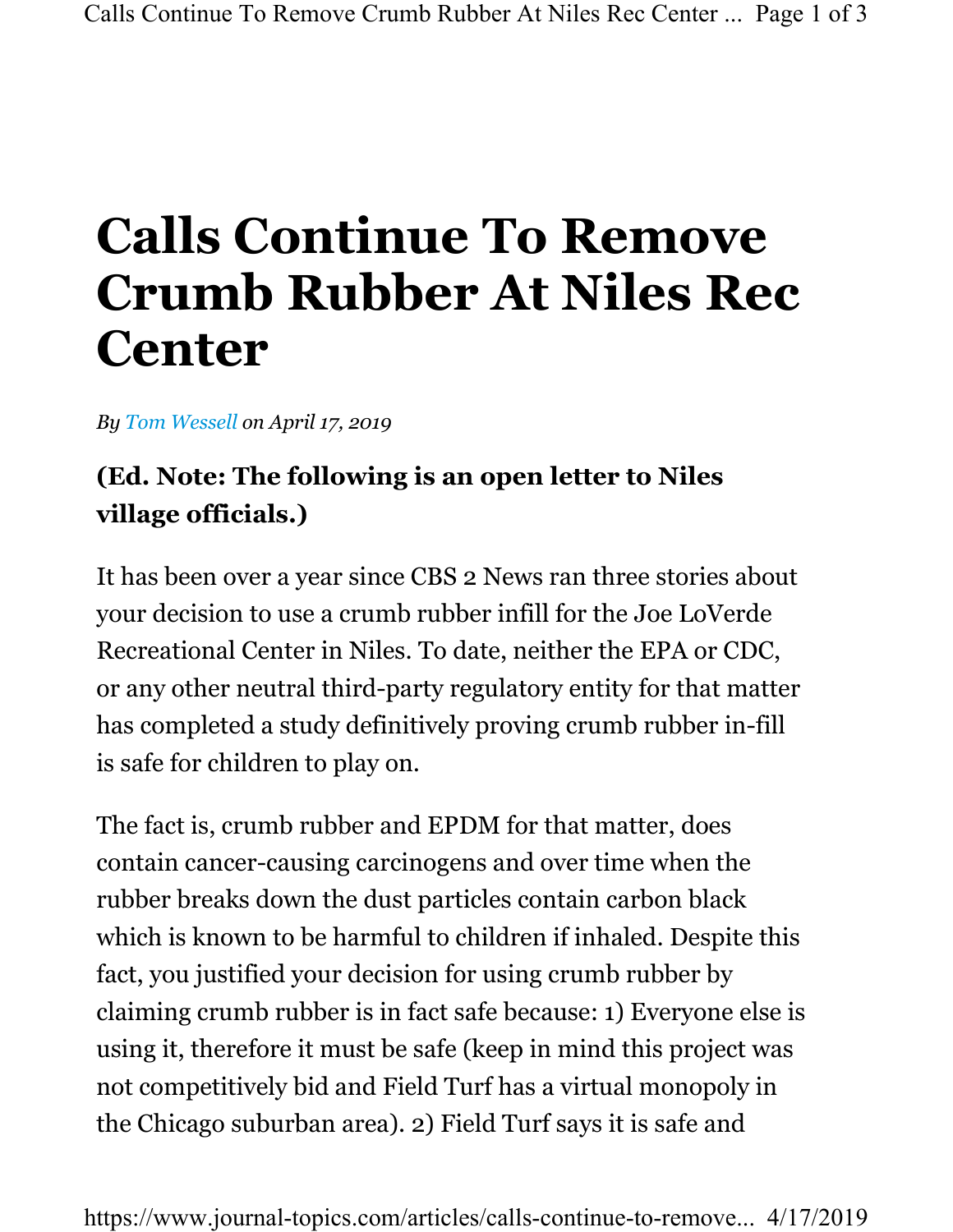therefore it must be so by pointing to numerous studies funded by the Synthetic Turf Council or the Rubber Recycling Industry that erroneously claim crumb rubber is safe. 3) "Expert" testimony from "experts" employed or funded by the Synthetic Turf Council and the Rubber Recycling Industry. 4) Ruling out any other in-fill alternative by claiming either it has not been proven safe or it is prohibitively expensive (interesting given the fact you never really tested the market place to begin with). Furthermore, as if to thumb your nose at actually providing some sort of notification to parents, you post a dryly sarcastic "warning" in the smallest font you can informing parents about possible risks associated with small children playing on your field.

Over the past couple of years, some communities have banned crumb rubber in-fill while others have embraced the use of crumb rubber infill. Field Turf, the Synthetic Turf Council, and the Rubber Recycling Industry have spent million of dollars "protecting their turf" community by community. Most of the time they win because they are better organized and better funded. Parents who oppose the use of crumb rubber are often brushed aside as if their concerns are trivial and are often out overwhelmed by the uninformed government bureaucrats who are aligned with Field Turf and their lobbying team. The fact that Field Turf has a monopoly in the Chicagoland suburbs should raise questions alone.

It is my hope you will change your mind and remove the crumb rubber in-fill from the LoVerde Recreational Center. It will not